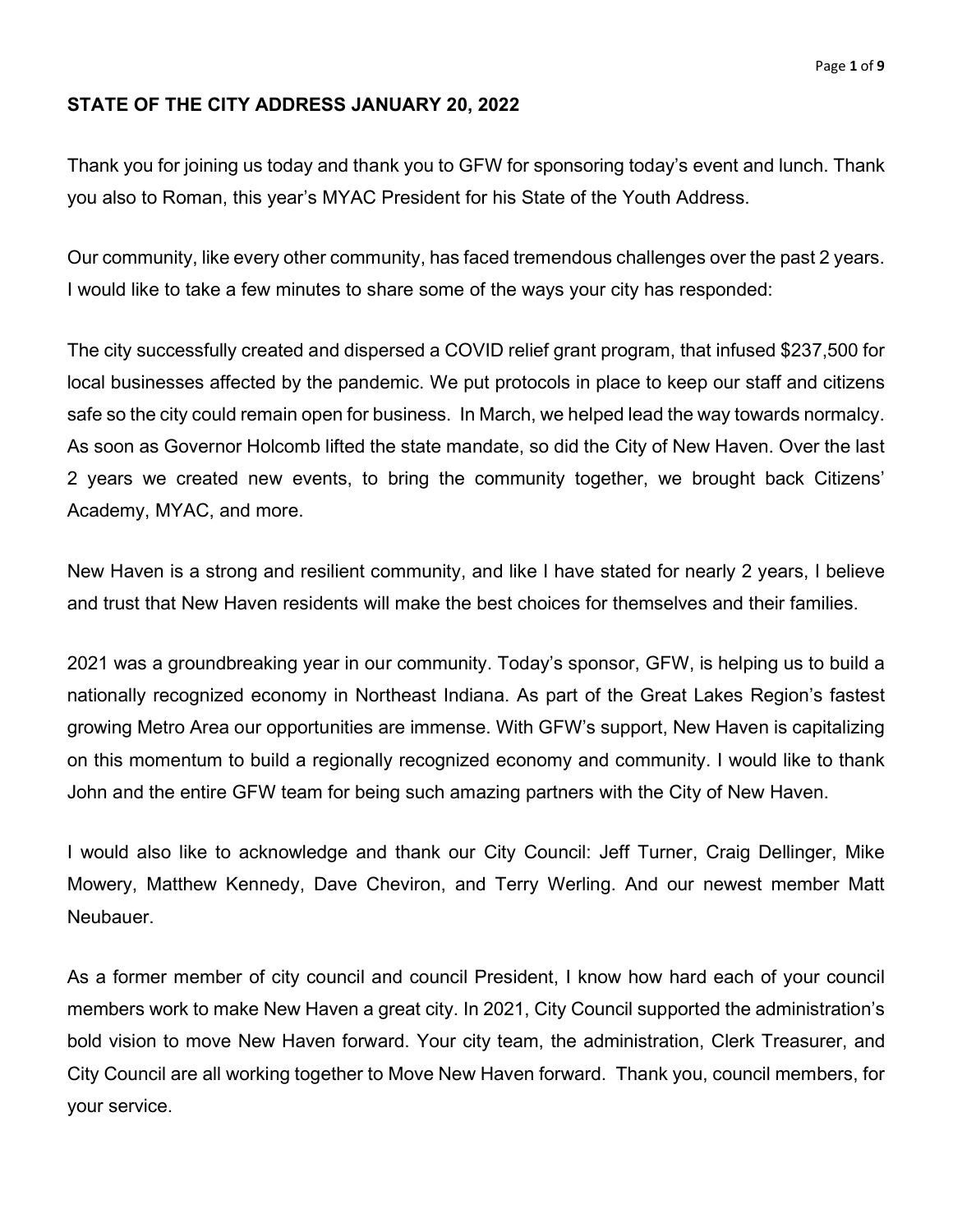I would also like to acknowledge and thank our Clerk-Treasurer Natalie Strock. It is a pleasure collaborating with her and her team every day. We are collaborating to Build a Better New Haven on a daily basis.

I have the pleasure of working each day with a dedicated team of amazing employees, over 150 strong. Your city's staff takes immense pride and does an amazing job in providing services to you and the entire community.

In late 2020, we had a third party, VS Engineering, rate every section, and every block of our street system; a system spanning over 80 miles. The study confirmed what we already thought, we have large needs for infrastructure improvements. Needs that are far greater than our financial resources. We have developed a plan and have started to implement it in 2021. We will be investing millions of dollars as we get caught up on deferred maintenance on our infrastructure. In fact, between now and 2025, we have more than \$35 million dollars of capital improvement projects planned.

The long-awaited INDOT Landin Road reconstruction phase I was started. This phase, costing approximately 4.5 million dollars, completely replaced the pavement from Powers to approximately 75' north of the tracks, including the Rose Ave and Broadway Intersection. The improvements include pedestrian access, streetlights, and much more. This long-needed improvement will be a beautiful gateway into our great community and historic downtown when completed! Thank you for your patience as the contractor experienced numerous setbacks caused by soil conditions, the railroad crossings, and the construction of the retaining wall. I know that everyone - including myself - was inconvenienced by the closure of the road. Because of this, Phase 2 was modified to include movement of south bound traffic into downtown for most of the construction season.

In 2021, we paved Bremer Road, an important and often forgotten path to some of our local businesses, including Trelleborg. Also, in 2021 the back half of Sunnymede was resurfaced; a long deserved and needed improvement. Over three miles of streets were maintained by adding crack sealing, which added life to these roads to keep them from further premature deterioration. Our Community Crossing project in 2021 was the completion of Green Road from the entrance of Windsor Pointe to Willow Bay. And as promised in last year's State of the City in March, Lincoln Highway was repaved from Broadway to the point, and was reconfigured for safety improvements to include a center turn lane and bike lanes, also eliminating the bottleneck at Hartzell with dedicated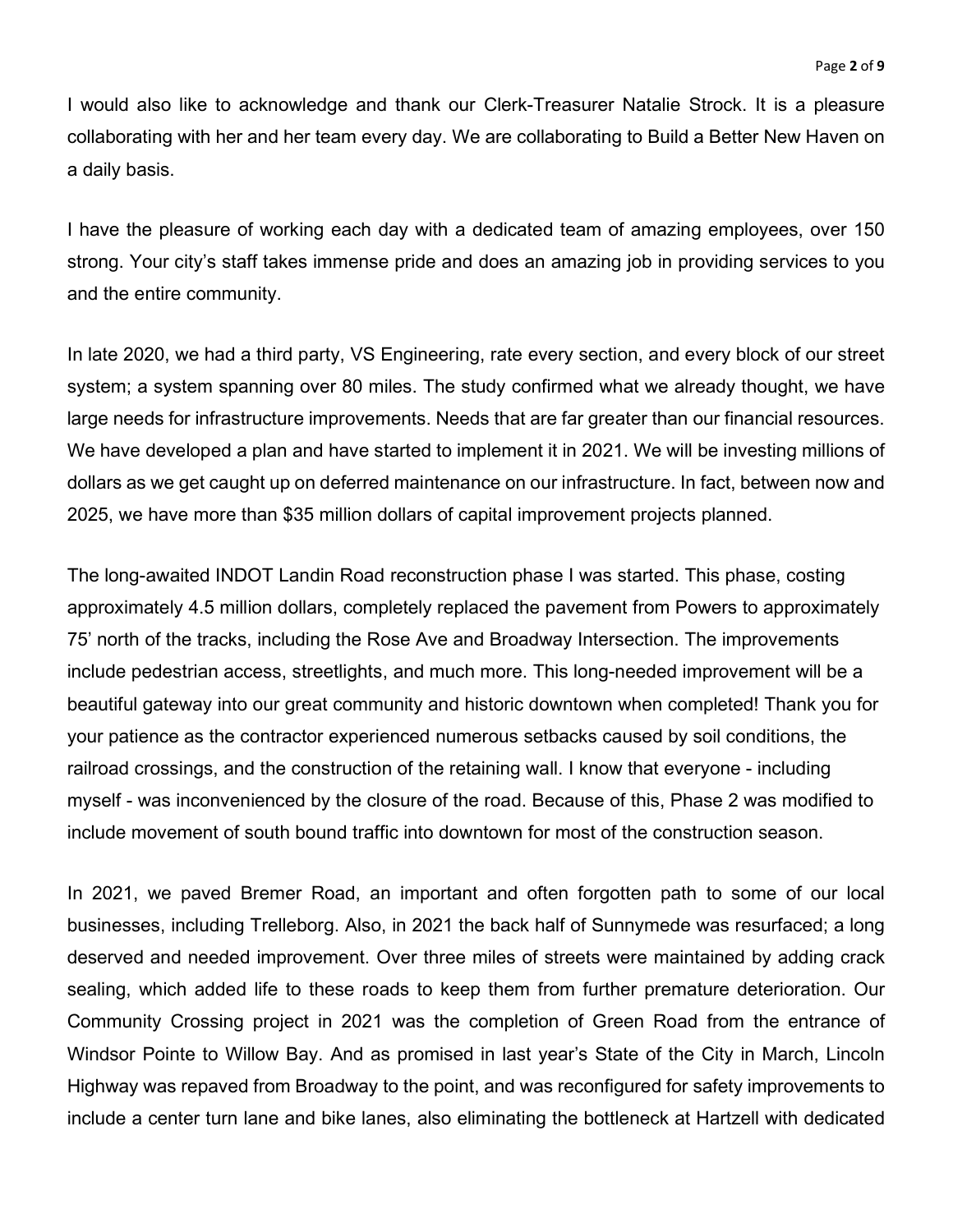left turn lanes. For 2022 we will be rebuilding Woodmere from Moeller Road to the East Allen Career and Tech Center, INDOT will be finishing phase 2 of the Landin Road project, we will be preserving miles of streets thru crack sealing, and we have also applied for a community crossing grant to help us resurface approximately 11.5 lane miles of streets. In the last 2 years, we are communicating in more ways than ever: a new website with easier access to public information, a vibrant social media presence with over 3100 followers, live streaming of Board of Works and City Council Meetings, and the implementation of See, Click Fix – New Haven's 311 Online app. This app allows you to better communicate with your city staff about various things, from pothole reporting to missed trash pickup and streetlight outages. New Haven 311 is available to download and use now. New Haven needs abundant, safe, clean drinking water, and wastewater disposal - essential services that are available at the lowest cost possible. The Administration along with the Clerk Treasurer and the Public Works Department have been working hard to identify additional cost saving measures and internal policy changes. We will not let up on looking for the best way, at the lowest

cost possible, to provide these services while I am your Mayor, including my commitment to find a sustainable replacement for the previously agreed upon long term control plan. We believe we are close to receiving approval from IDEM to modify the current consent decree, a change that will save each rate payer hundreds of dollars per year in rate increases which would have been implemented to fund the previously agreed upon project.

In 2020 we successfully negotiated an interlocal agreement with Allen County so that bridges in New Haven would receive maintenance and repairs. This agreement saved millions of dollars for New Haven residents. And very soon, you will see the rehabilitation of the Lincoln Highway bridge and Main Street Bridge.

Our relationships with elected officials at the Federal, State and County levels provided New Haven a seat at the table in many discussions affecting our future. From GFW to the US 30 Coalition and Northeast Indiana Mayors and Commissioners Caucus - where I serve as Chair - our city's interests are being represented and has an impactful voice at the table.

I continue to advocate for common sense approaches to government and for fairness. In 2021, I testified in favor of HB 1238 – a Bill to create the Northeast Indiana Strategic Development Commission - ensuring a strong region for New Haven and all of Northeast Indiana. When it became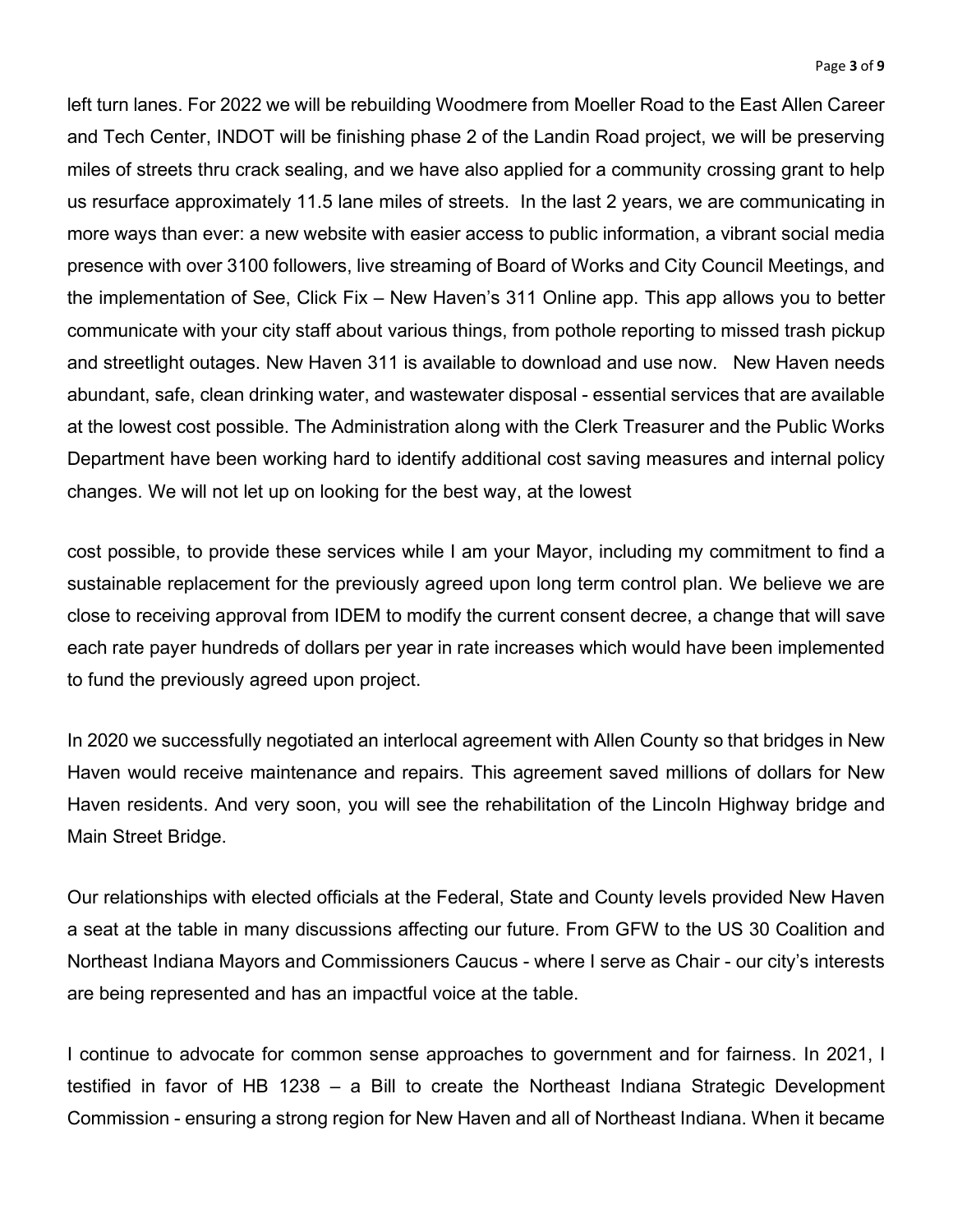law, Speaker of the House Houston appointed me to serve as one of the 9 initial members, where I currently serve as its Treasurer.

We also worked with our partners, the Allen County Commissioners, to expand the Main Fire Station on Hartzell Road. This expansion opened in July and immediately served as a vaccination site and will also be used as an emergency shelter during times of natural emergencies like the ice storm of 2008 and the 2012 Derecho. This facility has been used dozens of times since opening for community and public safety training events.

Our Senior Staff lead their departments following our core values of Integrity, Community Focus, Transparency, Forward Thinking, and Drive.

Over the last 2 years, the Senior Staff Members of Team New Haven and I have reviewed policies, implemented efficiencies, and re-evaluated nearly everything your city does on a daily basis. And this past fall we had the first ever City Strategic Leadership Retreat where our Senior Team discussed servant leadership, and how to avoid burnout. At this time, I'd like to recognize Team New Haven:

- Fire Chief: Josh Hale
- EMS Chief: Doug Call
- Police Chief: Jeff McCracken
- Parks Superintendent: Mike Clendenen
- HR Director and Chief of Staff: Elizabeth Hoffman
- Public Works Director: Dave Jones
- Director of Development Services: Rob Gutierrez
- Community and Economic Development Director: Pone Vongphachanh; and
- DebAnne Smith as the Mayor's Executive Assistant.

From Fighting Fires to providing safe drinking water, from collecting leaves to plowing snow, from Plan Review to Economic Development, from protecting our community to growing our community, and from offering programs to working with residents to teach them more about how the city of New Haven operates - together your city team works hard for *you* every day to make New Haven the best Place to Live, Work, Play, Run a business, and Visit in Northeast Indiana. Essential Services, Recreation, Community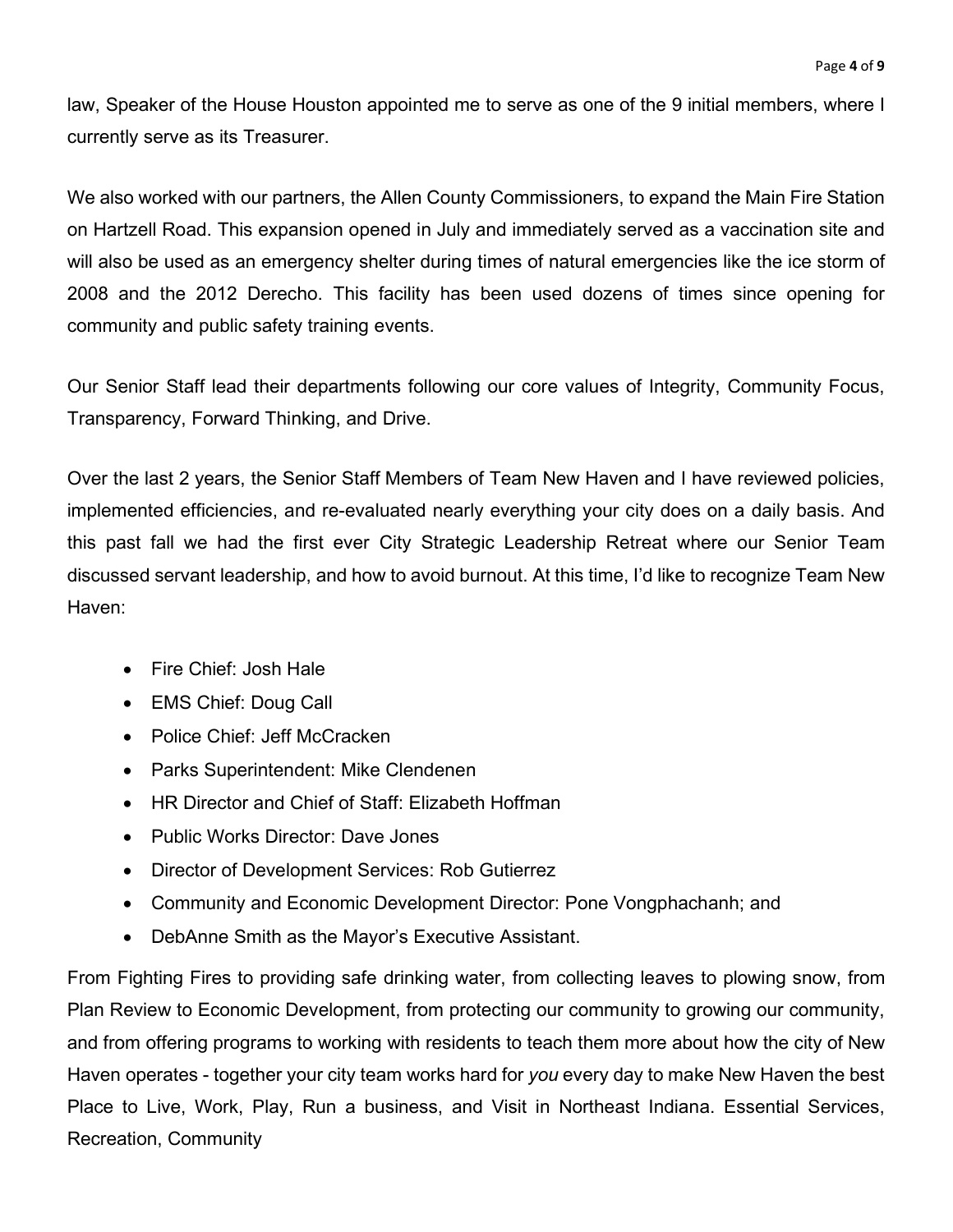Building; that is a typical day for Team New Haven.

In 2021, we restructured Engineering, Planning, Zoning, and Community & Economic Development into Development Services - removing silos and making the ability to do business with the City of New Haven even more efficient.

We have been busy meeting with many businesses and developers who are interested in investing in our great community. We also made dozens of visits to area businesses. These visits were to get to know the leaders of the business community and find out how the community can help them grow their businesses and in turn, grow the community.

We are on course to see tens of millions of dollars of outside investment occurring in our great community over the next few years. The redevelopment of the 930 Corridor from the New Haven Avenue split to Norms Point has been a focal point, including working with a nationally recognized agency to develop a blueprint to reinvigorate this gateway to our great city. Housing is being planned for areas on the North and South Side of the city. CASAD depot is scheduled to break ground in just a few months in what will most likely be the largest project and investment ever in our great city… for now at least!

We are also working on potential plans for the long dreamed of Youth Sports Complex. I can't wait till next year's state of the city to talk about everything that happened in 2022. Promises have been kept, and we're moving New Haven forward.

As I mentioned earlier, the Fire Station addition was finished in July and the first event was a drive thru testing and vaccination site for the Indiana Board of Health.

Keady Gene Cove was not only completed, but phase 2 of another 50+ units is under construction. In September I was honored to attend the Indiana Housing and Community Development Authority's housing conference in Indy, where this project was awarded as the best new Senior Housing Complex in the State of Indiana for 2021!

As you probably saw when you arrived today, the Community Center Park is nearly complete. We held the ribbon cutting and dedicated this new park back in November. I was excited to see the facility being used within just 30 minutes of the ribbon cutting! As I have often mentioned, this will be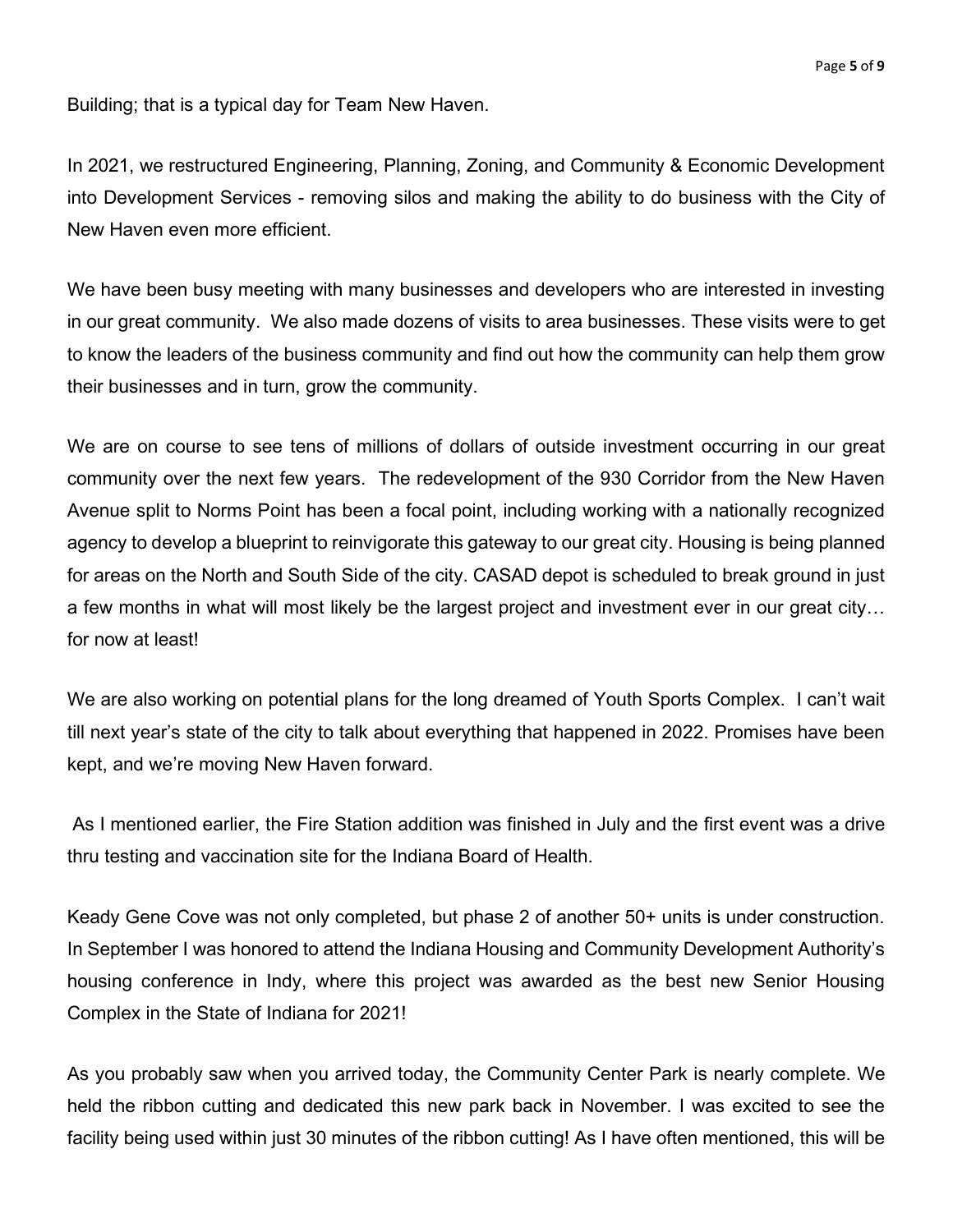the "Hub" and a wonderful place for families to meet.

The spec buildings at the Continental Diamond Tool campus were filled even before they were completed, with Sauder expanding their New Haven footprint into one of the buildings, and Lunar Distribution moving their headquarters to the other.

We saw a record number of new home permits in 2021 with 141. Almost the entire snow-covered field in the video from March is now covered with dozens and dozens of new homes, and the last section of Greenwood Lakes is now ready for even more homes. The number of permits is quite an achievement as the 2020 census indicates that during the prior decade only 348 new housing units were constructed! That's 40% of an entire decade in just one year, and we have every reason to believe that this record will be broken this year. That's impressive! We are growing!

As I also mentioned earlier, the contractors ran into some major problems on Landin Road, but we're moving forward and phase 2 will be completed this year. The contract bid for the Woodmere project will be next month with construction hopefully this Spring and Summer. We continue to move New Haven forward!

Our top priority is the community's safety. As I stand here today, I am happy to report that we now have 24 sworn officers. This is a 20% increase in the last few years. We also have added an additional full-time dispatcher and updated our dispatch equipment. Body Cameras also have been purchased and are being used by our officers. As I mentioned earlier, we have remodeled and added onto our main fire station. The downtown station was also remodeled and is home now to an ambulance and crew. Both a new Fire Engine and ambulance have been ordered. The East Central Fire Territory was created and began service earlier this month, bringing additional services and safety to the community. And finally, members of the New Haven Fire & EMS Department were rightfully changed to the same retirement system as New Haven Police. A change that was needed to take care of our firefighters and medics - just like they take care of all of us every day.

Ladies and Gentlemen, there are far too many things to mention here today since we're meeting during the noon hour however, this demonstrates that we're making progress, we're growing at record speed, we're working with great partners, we have a dedicated city team and we're not stopping because we will not waiver in our quest to continue to make New Haven an inclusive,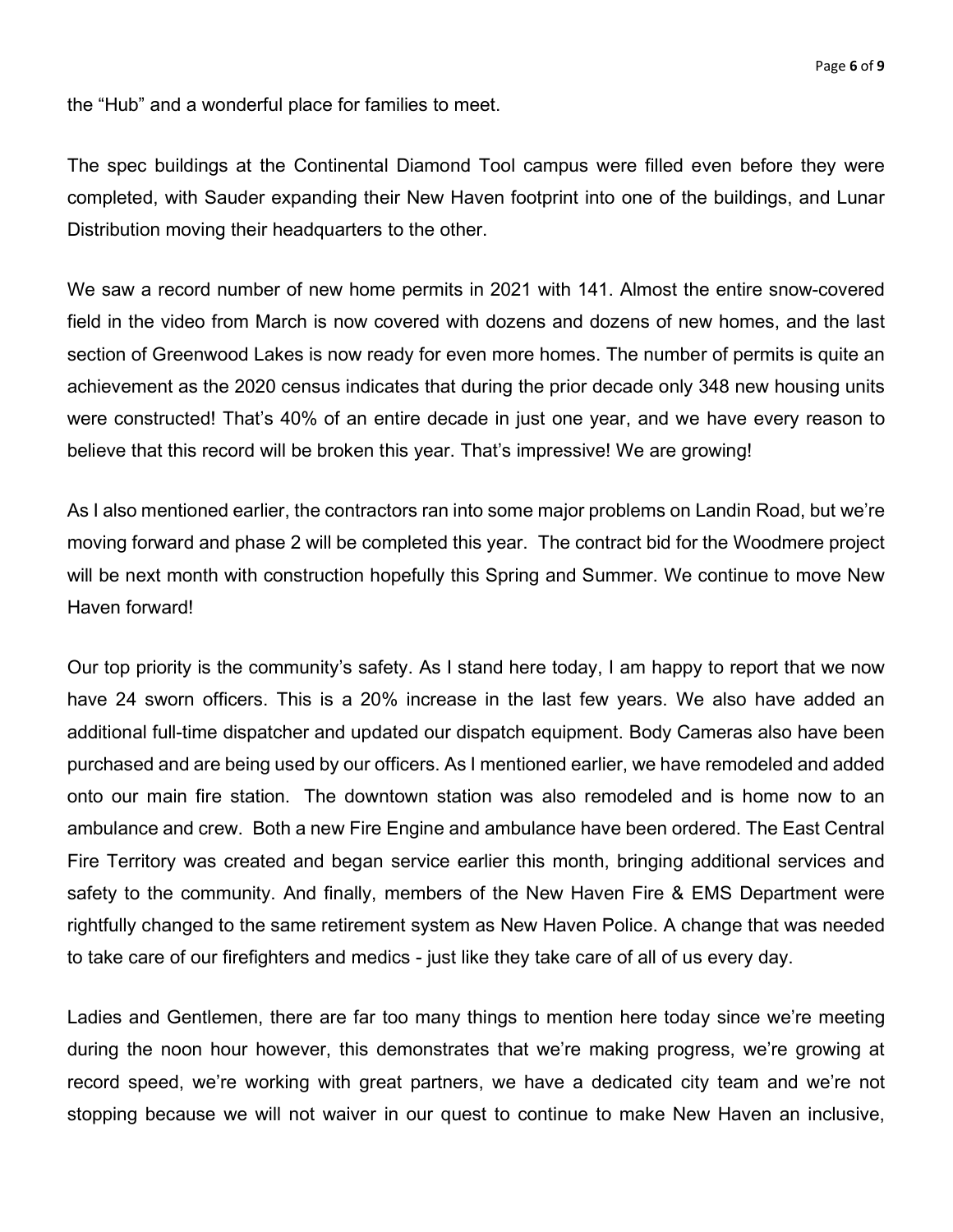welcoming place for all. New Haven will always be a great place to live!

The state of New Haven is strong, but that does not mean that we do not face challenges. Challenges like the need for additional types of housing, as a retired real estate professional of 27 years I can tell you that a diverse housing stock is vital to the sustainability of and long term success of our community. Housing stock that includes market rate rentals, townhomes, and traditional homes. Including new neighborhoods that resemble the core of our city. We, like many communities, are losing young residents to communities that provide the quality of place, the quality of life they demand. We must continue to invest in getting caught up on deferred maintenance on our infrastructure. We must attract outside investment and investors to grow our community and provide jobs, housing and needed services for our residents.

While some of these challenges are immense, so is Team New Haven's resolve to address and conquer these challenges. Ladies and Gentleman we have opportunities, perhaps like never before, to grow our community, while maintaining our heritage.

We are working with developers to introduce additional forms of housing to our community, housing that is needed if we are going to attract Roman and the next generation of New Haven. We are working with Dan Swartz and Start Fort Wayne to create Start New Haven… an entrepreneurial ecosystem to provide support to our residents… who knows the next Lane 201, Sweetwater or Continental Diamond Tool founder may be living now in our community or may even be in this room. It is important that we help provide the tools for this ecosystem to grow, and in turn grow our community. Our opportunities are endless….. *(start new haven video tour)*, Mary Lands Farm Park, CASAD Industrial Park, the Youth Sports Complex, the development of the 930 corridor…

The opportunity is here for each of us to make our community better *and* stronger. I challenge each of you to find a way, and more importantly to do it, to make New Haven better. You see here's the thing about commUNIty… it takes U (you) N (and) I to make it work. Together government, the residents, and the businesses, when working together can *and do* achieve great things and create opportunities out of challenges.

We will continue to lead with a bold vision for New Haven and our future. Our goal is to make New Haven the number one 3<sup>rd</sup> class city in our region. But we have only just begun. Our Bold Vision will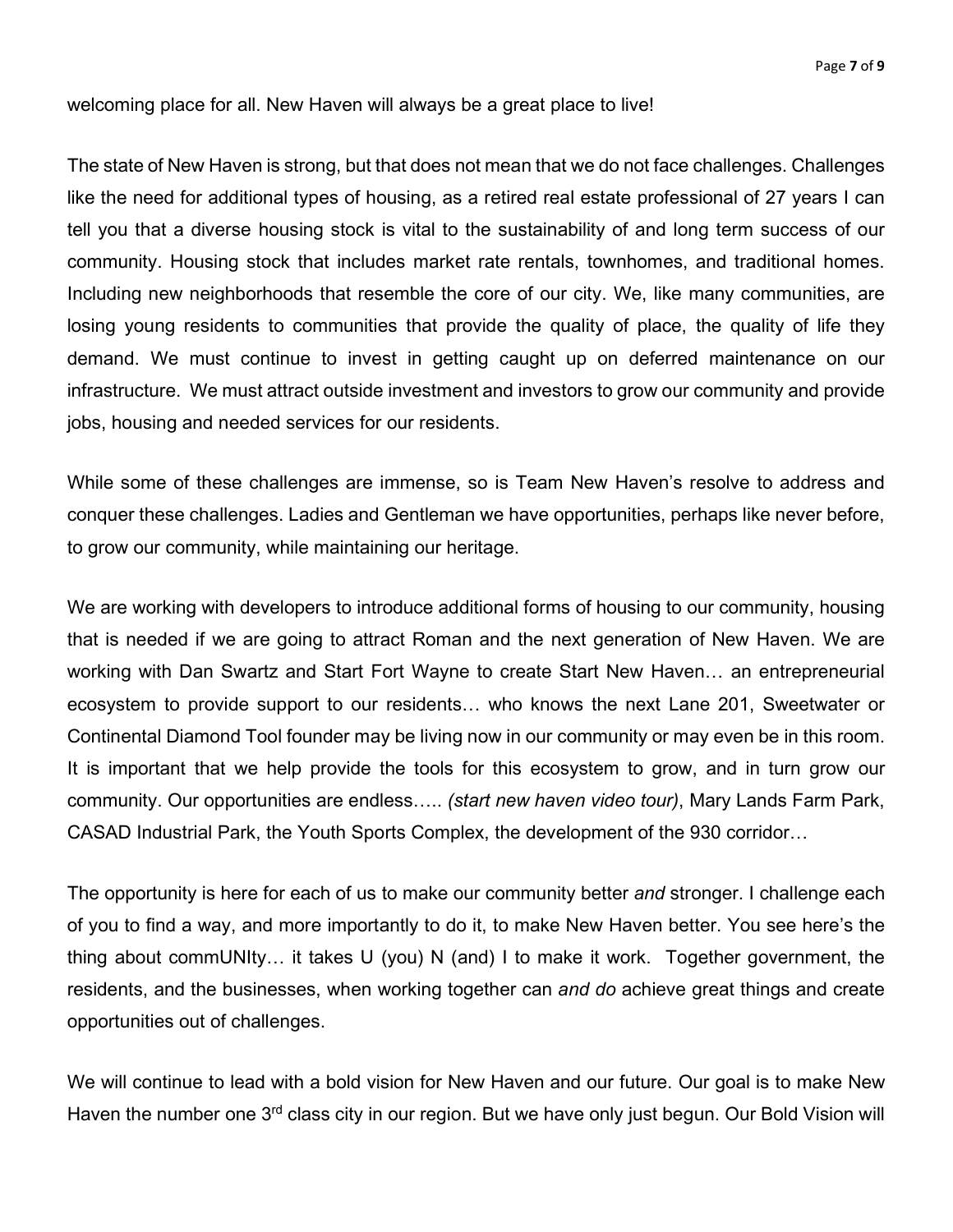guide us into the future.

Today, I am proud to introduce this year's Mayor's Choice non- profit. Every year I recognize a New Haven Non-Profit as the "Mayor's Choice" for the year. In 2020, for the inaugural designation, I chose the New Haven Food Bank.

In 2021, in conjunction with their  $25<sup>th</sup>$  anniversary, we honored The Power House as the Mayor's Choice Non-Profit.

This year, I'm proud to announce Learn Resource Center, as the Mayor's Choice Non-Profit for 2022.

New Haven is full of great people, people that give without seeking glamour or recognition, those who give time, treasures, and talent to the community. One who understood servant leadership was Bill Fritcha, I knew Bill, but after hearing dozens of stories of his compassion, caring and giving over the years since his passing, I have been amazed at just how much he gave with never wanting anything in return, including the acknowledgment of what a great man he was and what a legacy he left.

I would like to take a moment and recognize the Fritcha Memorial Award Selection Committee:

Diane Fritcha Leon Davis Della Kirkman Craig Dellinger, and Deb-Anne Smith

*(DIANE AND TROY FRITCHA AWARD RECIPIENT: STACEY MCDANIELS INVITE UP)* No doubt, today's recipient, like past recipients demonstrates overall community involvement, dedication to the community, and remains a true volunteer with humility. I'm excited to open this envelope as, I too, will learn who this year's recipient is at the same time as you do. Ladies and gentlemen, it is my privilege to present the 2022 Recipient of the "Bill Fritcha Memorial Award" to Stacey McDaniel.

Like all of those who have given back by getting involved in the community, volunteering your time,